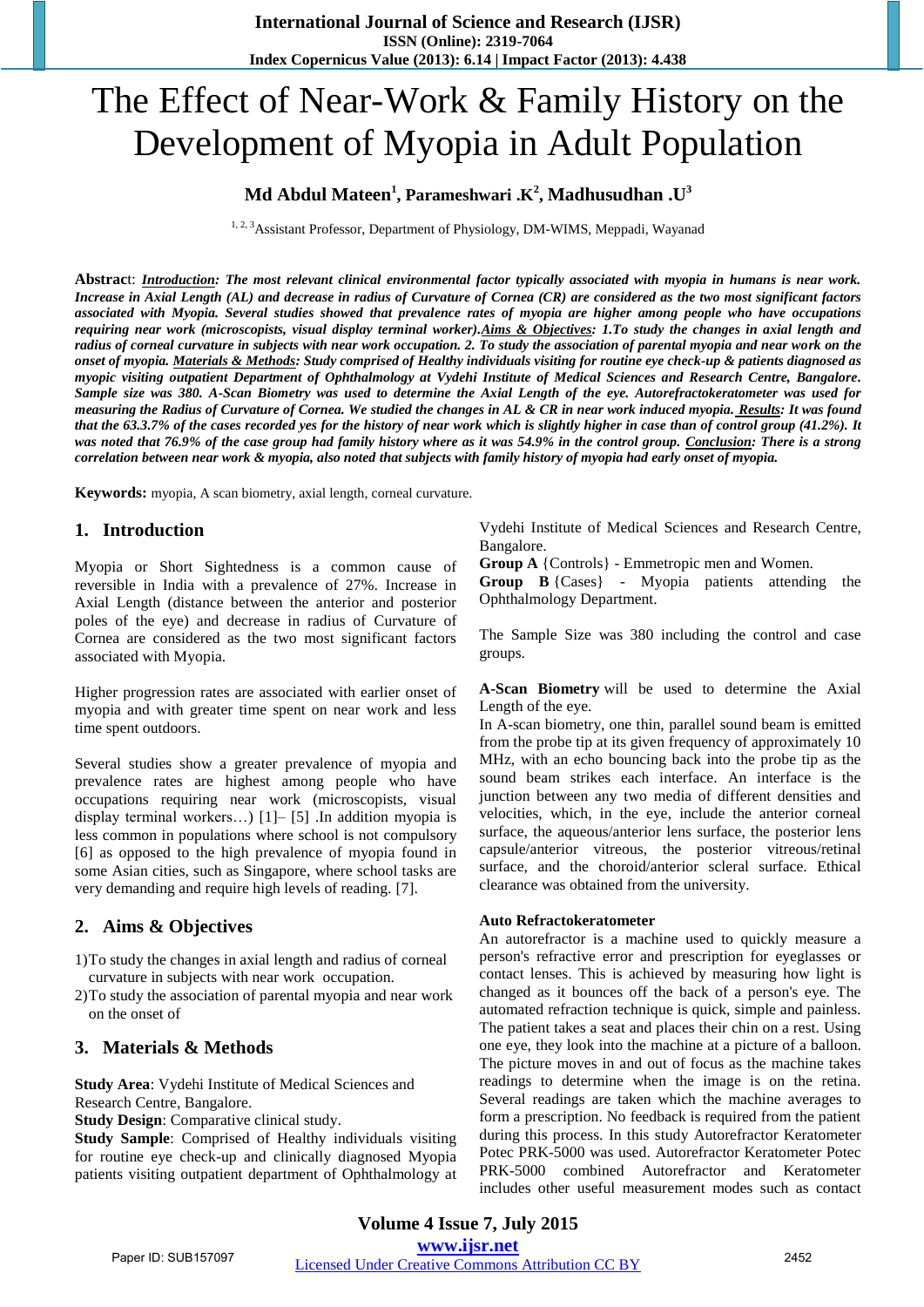lens base curve, pupil diameter, corneal diameter, contact lens diameter& Retro illumination

**Method of Analysis:** The filled pre-structured Performa and the details of the clinical examination were numbered; the responses were coded and entered on a Microsoft Excel 2007 spread sheet and analysed by statistical methods like mean, standard deviation, T- test and ANOVA using SPSS 10.

#### **4. Results**

Out of 380 subjects 278 were myopes& 102 were emmetropes. Majority of the subjects (45.6%) belong to age group between 21-30years (TABLE 1)Axial length was significantly ( $p<0.05$ ) more in myopes ( $24.25\pm0.96$ ) than emmetropes (23.52±0.96) in both the eyes (TABLE 2).

(TABLE 3)compares the incidence of history of near work in the sample population. It was found that the 63.3% of the cases recorded yes for the history of near work which is slightly higher in case of control group (41.2%).With reference to the family history in the sample population, it was noted that 76.9% of the case group had family history where as it was 54.9% in the control group (TABLE 4).

#### **5. Discussion**

Myopia in humans is a very common condition and has typically been associated to age and genetic factors (familiar antecedents, ethnic heritage…) as well as environmental factors (near work, social status, occupation…) [8]

The AL(axial length), CR(corneal radius), AL/CR and Keratometric values observed in our study population are in general agreement with those provided by other authors for similar population samples.[9] This data also confirm the significant differences observed in AL and CR according to subject sex. Consistent with previous reports, AL was found to be approximately half an mm greater in men than in women, and could be attributed to the relatively increased height and weight of men.

It may be assumed that when the AL exceeds a certain value, the cornea could show a smaller radius. Thus, it is highly probable that axial lengthening could be initially compensated by the increase in CR, preserving emmetropia. Myopia will appear when, for any genetic and/or environmental reason, axial growth is excessive and cannot be sufficiently compensated by the increase in CR.

Also, our data suggest that an excessive increase in AL could lead to a reduction in CR, perhaps by the mechanical stretching effect of the globe. At the end of the body's growth stage it is more difficult for axial lengthening to occur, but it is possible that at this stage, the emmetropic eye may start to axially lengthen and that the already myopic eye will continue to do so. The triggering factor for this lengthening might be an extensive use of near vision because, although no direct cause effect exists, the two factors always appear to be linked.

Parents who have myopia tend to have children with myopia. The prevalence of myopia in children with two parents with myopia is 30% to 40%, decreasing to 20% to 25% in children with one parent with myopia and to less than 10% in children with no parents with myopia [10]- [12].An increasing number of parents with myopia significantly elevates the odds of being myopic, with an odds ratio of 5.09 reported for having two versus no parents with myopia [13]

# **6. Conclusion**

There is a strong correlation between near work & myopia, also noted that subjects with family history of myopia had early onset of myopia.

#### **7. Figures & Tables**

**Table 1:** Agewise distribution of subjects

| Age in years | Cases |               | Controls |       |
|--------------|-------|---------------|----------|-------|
| No           |       | $\frac{0}{0}$ | No %     |       |
| $14 - 20$    | 37    | 13.3          | 11       | 10.8  |
| 21-30        | 121   | 43.5          | 52       | 51.0  |
| $31 - 40$    | 111   | 39.9          | 39       | 38.2  |
| $41 - 50$    | 8     | 2.9           |          | 0.0   |
| 51-60        |       | 0.4           |          | 0.0   |
| Total        | 278   | 100.0         | 102      | 100.0 |

| Table 2: Axial length comparison in myopes & emmetropes |                                  |                  |  |
|---------------------------------------------------------|----------------------------------|------------------|--|
| Axial length (mm) Cases                                 |                                  | Controls P value |  |
|                                                         | $21.25.085$ $22.52.091$ 0.001 mm |                  |  |

| $123.81+1.01$ $123.52+0.72$ $1.0.008**$<br>۵fi |  | $25+0.96$ 23.52+0.84 $\leq 0.001**$ |  |
|------------------------------------------------|--|-------------------------------------|--|
|                                                |  |                                     |  |

**Table 3:** Compares the incidence of history of near work in the sample population

| <b>History of near work</b> | Cases         | <b>Controls</b> | P value  |
|-----------------------------|---------------|-----------------|----------|
| Yes                         | $176(63.3\%)$ | 42 (41.2 %)     | $0.001*$ |
| No.                         | $102(36.7\%)$ | 60(58.8%)       |          |
| Total                       | 278(100%)     | $102(100\%)$    |          |

**Table 4:** Comparison of family history in the study sample

| <b>Family History</b> | CASES      | <b>CONTROLS</b> | P VALUE  |
|-----------------------|------------|-----------------|----------|
| Yes                   | 214(76.9%) | 56(54.9 %)      | $0.001*$ |
| No                    | 64(23.1%)  | $46(45.1\%)$    |          |
| Total                 | 278(100%)  | 102(100%)       |          |

#### **References**

- [1] Zylbermann, R., Landau, D., &Berson, D. (1993). The influence of study habits on myopia in Jewish teenagers. Journal of Pediatric Ophthalmology & Strabismus, 30(5), 319-322.
- [2] Simensen, G. &Thorud, L.O. (1994). Adult-onset myopia and occupation. ActanOphthalmologica (Copenh), 72(4), 469-471
- [3] McBrien NA, Adams DW (1997) A longitudinal investigation of adult-onset and adult-progression of myopia in an occupational group. Refractive and biometric findings. Invest Ophthalmol Vis Sci 38:321– 333
- [4] 4.S. M., W. H. Chua, et al. (2002). "Nearwork in earlyonset myopia."Investigative Ophthalmology & Visual Science **43**(2): 332-339.
- [5] Tokoro, T. (1988). "Effect of visual display terminal (VDT) work on myopia progression." ActaOphthalmologica Suppl. **185**: 172-174.

## **Volume 4 Issue 7, July 2015 www.ijsr.net**